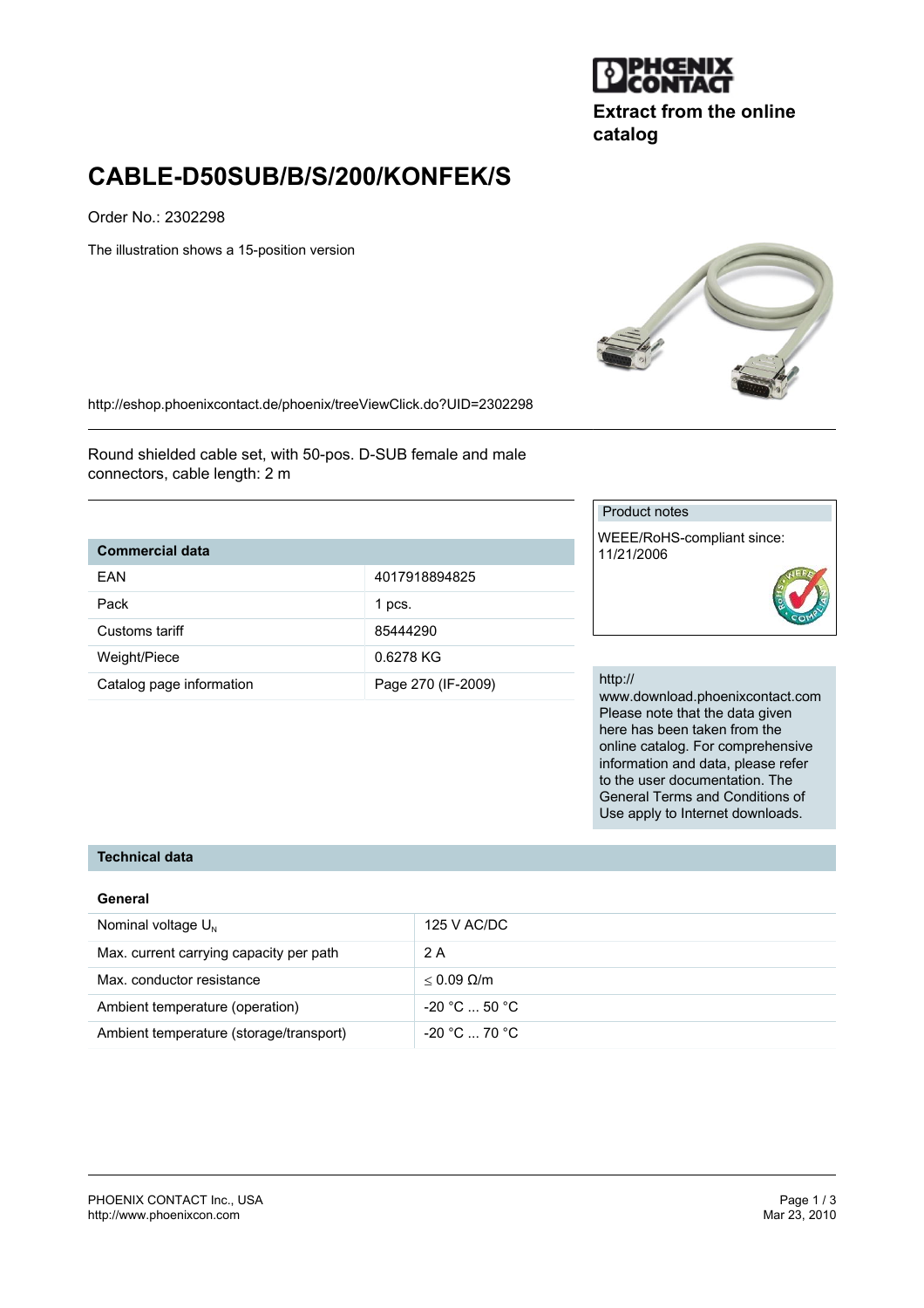# CABLE-D50SUB/B/S/200/KONFEK/S Order No.: 2302298 http://eshop.phoenixcontact.de/phoenix/treeViewClick.do?UID=2302298

| Number of positions                | 50                                                 |
|------------------------------------|----------------------------------------------------|
| Number of positions, control side  | 50                                                 |
| Number of connectors, control side | 1                                                  |
| Number of positions, module side   | 50                                                 |
| Number of connectors, modul side   | 1                                                  |
| Fixed cable length                 | 2 <sub>m</sub>                                     |
| Single wire, cross section         | $0.25 \text{ mm}^2$                                |
| AWG                                | 24                                                 |
| External diameter                  | $13.5 \text{ mm}$                                  |
| Shielding                          | Tinned copper-braided shield, approx. 85% covering |
| Insertion/withdrawal cycles        | > 200                                              |
| Width                              | 66.2 mm                                            |
| Length                             | 40 mm                                              |

## **Certificates / Approvals**



Certification CUL, GOST, UL